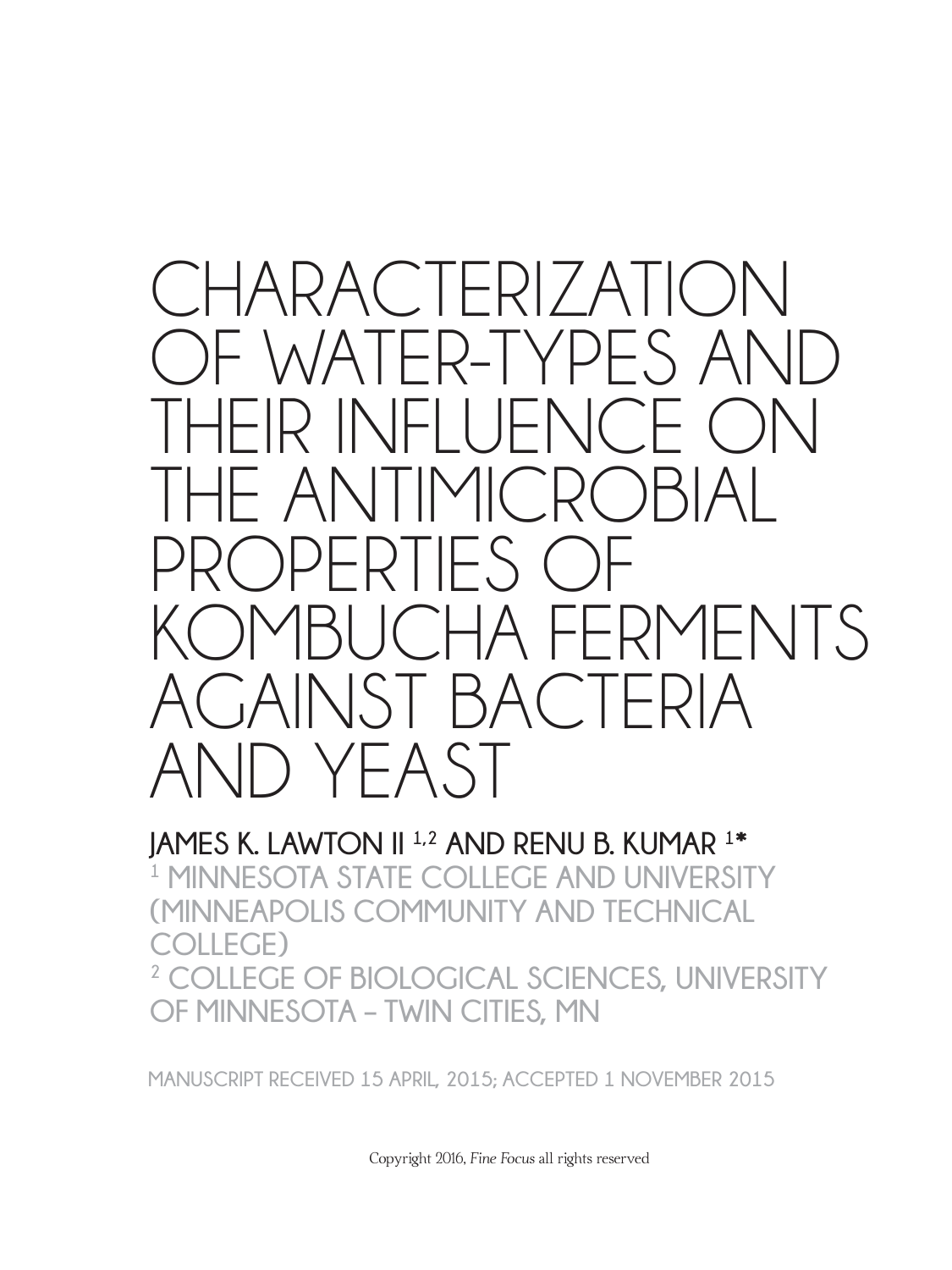# ABSTRACT

Understanding the relationships between diet, gut microflora, and health is an increasingly important area of research. Recent studies have demonstrated that Kombucha tea provides variable antimicrobial activity against pathogenic microbes. In this study, we tested Kombucha tea for antimicrobial activity against various Gram-positive and Gramnegative bacteria, as well as yeast, using an agar diffusion method. Standard zone of inhibition assays were used to test the hypothesis that variance in antimicrobial activity against *Staphylococcus aureus, Escherichia coli* and *Candida albicans* may be due to the varying levels of cations, like  $Ca^{2+}$ , found in different water-types (well water, artesian water, city water, type-II water and distilled water). Inductively Coupled Plasma-Optical Emission Spectrometer (ICP-OES) results indicated that high cationic  $(Ca^{2+}, Mg^{2+}, and Na^{+})$  content water (well water) resulted in the largest zone of inhibition against *S. aureus*, with a 12.3% difference when compared to low cationic content water (type-II water). *E. coli* maintained a constant zone of inhibition regardless of water-type or batch-type, while *C. albicans* showed no zones of inhibition. Inhibition is either through a synergistic relationship with the pH conditions, the other cations present  $(Mg<sup>2+</sup>, Na<sup>+</sup>, Si, etc.)$  or a mix of both, as pH in the range of  $4.5 - 3$  is not enough to inhibit the growth of *S. aureus*. These results indicate that a direct relationship exists between cationic concentrations of water used to prepare Kombucha, and antibacterial activity against *S. aureus,* due to the improved fermentation of the tea with high concentrations of cations. Strong antimicrobial potential exists, particularly against *S. aureus*, which may be useful in determining novel approaches to synthesize antimicrobial drugs. Further study is needed to assess other *S. aureus* strains, as well as to determine how this relationship translates to human microbiota interactions and their microbial metabolic profles.

#### **CORRESPONDING AUTHOR**

\*Renu B. Kumar renu.kumar@minneapolis.edu

## **KEYWORDS**

- Fermented tea
- Kombucha
- Antimicrobial
- Cation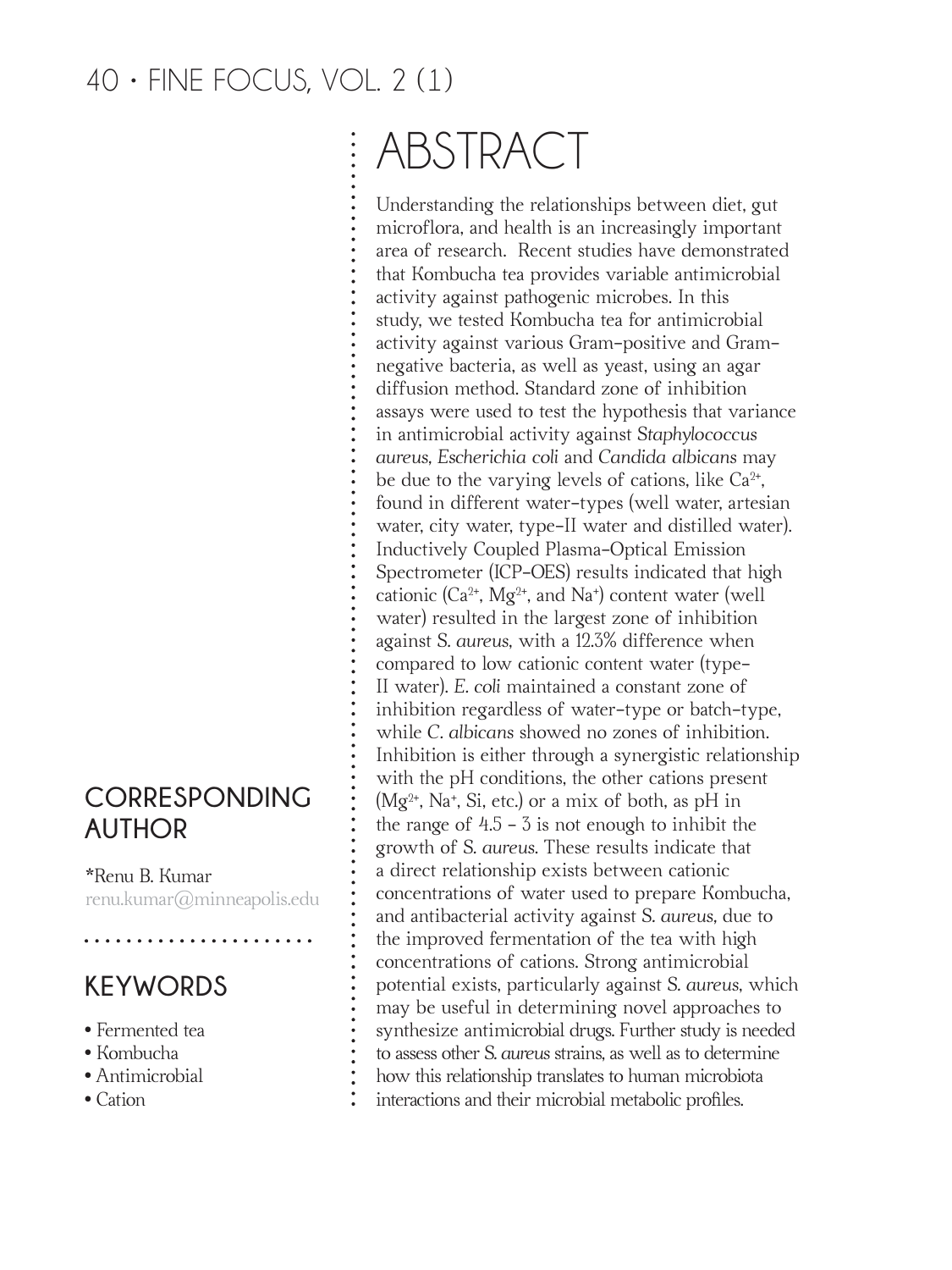# INTRODUCTION

Kombucha is a fermented tea produced with the help of a symbiotic culture of bacteria and yeast (SCOBY). The genus *Acetobacter*  is an aerobic, nitrogen-fxing bacteria which produces acetic acid, gluconic acid, and cellulose. *Saccharomyces* is an aerobic to facultatively anaerobic, single celled yeast that produces ethanol and carbon dioxide. These two microorganisms have synergistic roles and are the most common components of SCOBY. The microbial composition of the SCOBY can vary and is dependent upon the origin of the culture (3). *Acetobacter*  produces cellulose, which is seen as a thin white flm originating on the top of the tea as early as the frst day of fermentation (1). This is when the bacteria and yeast cell mass accumulates to begin the synergetic fermentation process. The synergy of the yeasts cleaving the sugar and bacteria producing the acidic components is what establishes the unique cider-like carbonated characteristics of Kombucha. *Saccharomyces* strains cleave sucrose into glucose and fructose, with the former used to produce ethanol and carbon dioxide. *Acetobacter*  strains then oxidize ethanol to acetaldehyde and then into acetic acid (5). Glucose also

leads to the production of cellulose and gluconic acid. The acidic levels attained during fermentation (pH 3.0 - 2.5) result in unsuitable growing conditions for most microorganisms, reducing contamination (14). Kombucha has been used as a benefcial health drink for several millennia. It has been suggested that Kombucha aids in digestion, prevents microbial infections, can vitalize the physical body, increase the effcacy of the gastrointestinal tract, and is believed to enhance immunity (8). The popularity of Kombucha in the United States has increased within the last 15 years, with annual reports showing Kombucha sales expected to surpass \$500M by the end of 2015 (10). This increase in popularity highlights the importance of the overall health implications of Kombucha. Kombucha has been identifed as having antimicrobial properties against *Helicobacter pylori*, *Salmonella typhimurium*, *Staphylococcus aureus, Agrobacterium tumefaciens, Bacillus cereus*, *Shigella sonnei, Salmonella enteritidis*  and *Escherichia coli* (8,12,15). No previous study has characterized water-types and identifed its relationships with Kombucha ferments relative to its antimicrobial activity.

# MATERIALS AND METHODS

#### **WATER-TYPES**

Five water types were selected on the basis of cationic concentration: 1.) Well water taken from a private well located in Prescott, WI USA; 2.) Artesian water purchased from a local Minnesota based company - Artesian Fresh (LeRoy, MN USA); 3.) City water taken from a tap located in Hennepin County, Minneapolis, MN USA; 4.) Type-II water; 5.) Distilled water from Millipore water

purifcation systems. Water-types were analyzed for the major cations on a Thermo Scientifc iCAP 6500 Inductively Coupled Plasma-Optical Emission Spectrometer (ICP-OES) at the University of Minnesota's Analytical Geochemistry Laboratory. Triplicate measures were taken on each water sample, with the mean of each cation determined. High levels of  $Ca^{2+}$ , Mg<sup>2+</sup>, and Na+ were identifed in well water and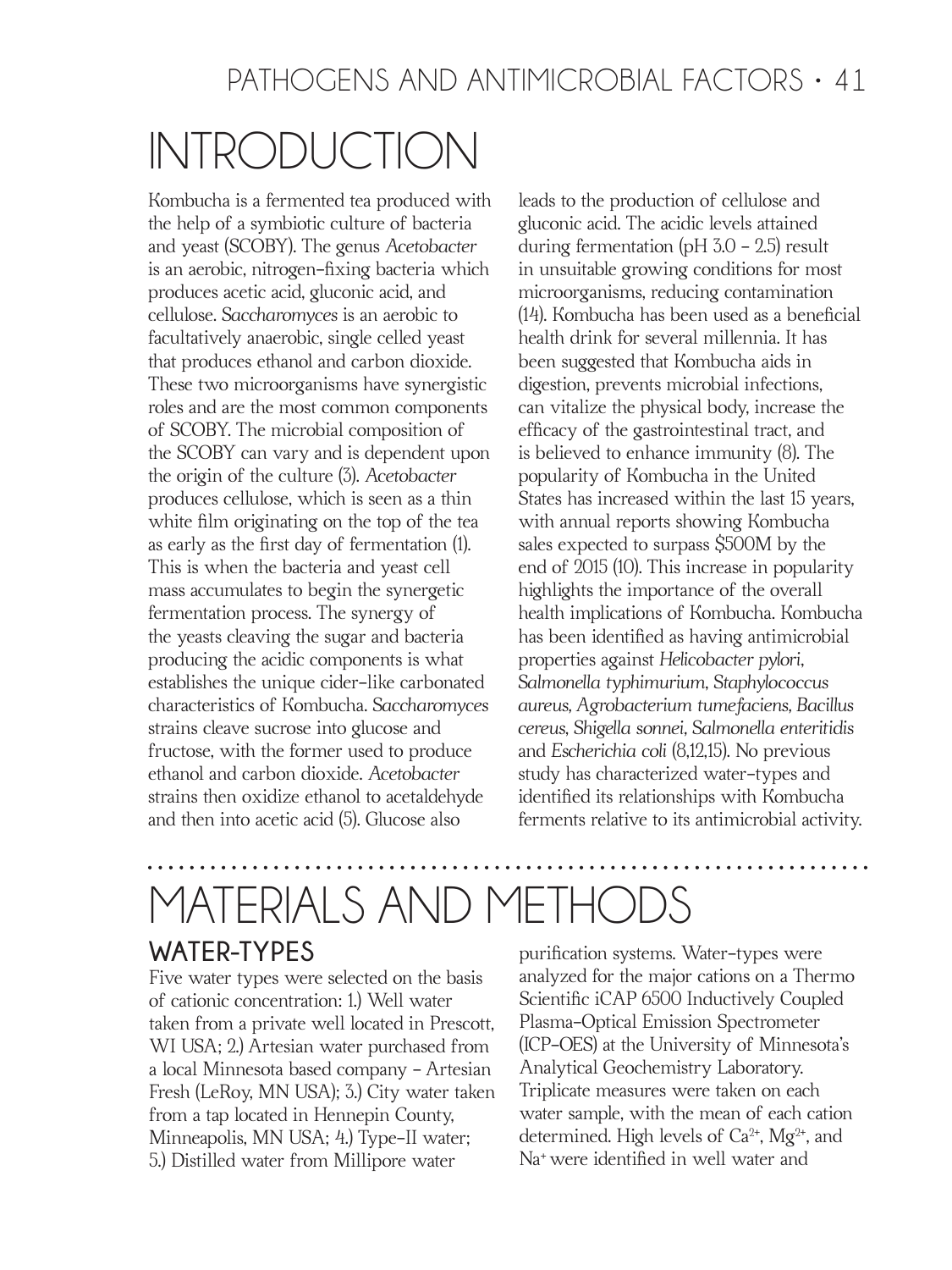artesian water, comparative to World Health Organization drinking water guidelines (7). Silicon also appears with interesting values, but due to the higher levels of  $Ca<sup>2+</sup>$ ,  $Mg^{2+}$ , and Na<sup>+</sup> relative to Si, and due to the biological role of these cations within cellular processes, this study focused on these cations, primarily Ca<sup>2+</sup>.

#### **KOMBUCHA CULTURE (SCOBY)**

Kombucha cultures were purchased from Anahata Balance at Organic-Kombucha.com (Buckley, MI USA). The primary strains used in these cultures were *Acetobacter xylinum* and *Saccharomyces boulardii.* The composition of the disks was specially constructed by Anahata Balance to ft the fermentation containers used, to prevent cross-contamination. Each culture was then selected to ferment in only one water-type. A total of fve cultures were assessed, one for each water-type in the experimental batches (as control batches did not have any cultures).

#### **PREPARATION OF TEA FERMENTS**

The recipe provided by Anahata Balance (Fig. 1) was used to prepare solutions. Kombucha was prepared by infusing 75.0g of organic sucrose  $(10\% \text{ w/v})$  with  $3.30g$ of hibiscus tea (0.44% w/v) into 750mL of boiling water in a 1L beaker, and allowed to steep for 20 min. Organic sucrose and hibiscus tea were purchased from The Wedge food co-op (Minneapolis, MN USA). The contribution of the tea's antimicrobial activity to Kombucha ferments is shown to be insignifcant (13) and as such, hibiscus tea was selected. Five experimental Batches (EB) and five Control Batches (CB) were prepared, each relative to the corresponding watertype. CBs were identical to the EBs except no Kombucha culture was added (only water, sugar, and tea). After homogeneity of

the sugar tea solutions in the EBs and CBs, the tea solutions were cooled to ambient temperature  $(20\degree C)$  to allow for the addition of Kombucha cultures to the EBs, in order to prevent harming the cultures. Necessary pH sensor measurements were taken to ensure all EBs and CBs started the fermentation process at pH 4.5. EBs and CBs were then placed into a sterilized Thermolyne Type 4200 Incubator at  $30^{\circ}$ C for  $8-9$  days (pH dependent) until a pH of approximately 3.0 was reached in the EBs (as no change in pH would be noted in CBs). CBs pH was then adjusted to 3.0 with 1.0M acetic acid, which later acts as the pH controls. All pH determinations for the EBs and CBs were measured using a Vernier pH Sensor and Vernier LabQuest Palm Pilot. EBs and CBs were covered with Paraflm and then placed in a walk-in cooler for later experimentation.

#### **EXPERIMENTAL TEST MICROORGANISMS**

Two bacterial species were chosen to test against the antimicrobial activity of Kombucha. One Gram-positive bacteria: *Staphylococcus aureus ATCC 27661* and a Gram-negative bacteria: *Escherichia coli ATCC 11303.* Both were provided by MCTCs Department of Microbiology teaching stocks. *S. aureus* and *E. coli* were cultivated on Nutrient agar (NA) at  $37^{\circ}$ C for 24h.

A common human pathogenic yeast strain was chosen to test against the antimicrobial activity of Kombucha. *Candida albicans*  SN76 was provided by Dr. Kirkpatrick at the University of Minnesota.

#### **OPTICAL DENSITY DETERMINATION**

Optical density (OD) determinations were measured with a Vernier Spectro Visplus at 600nm, on a Vernier LabQuest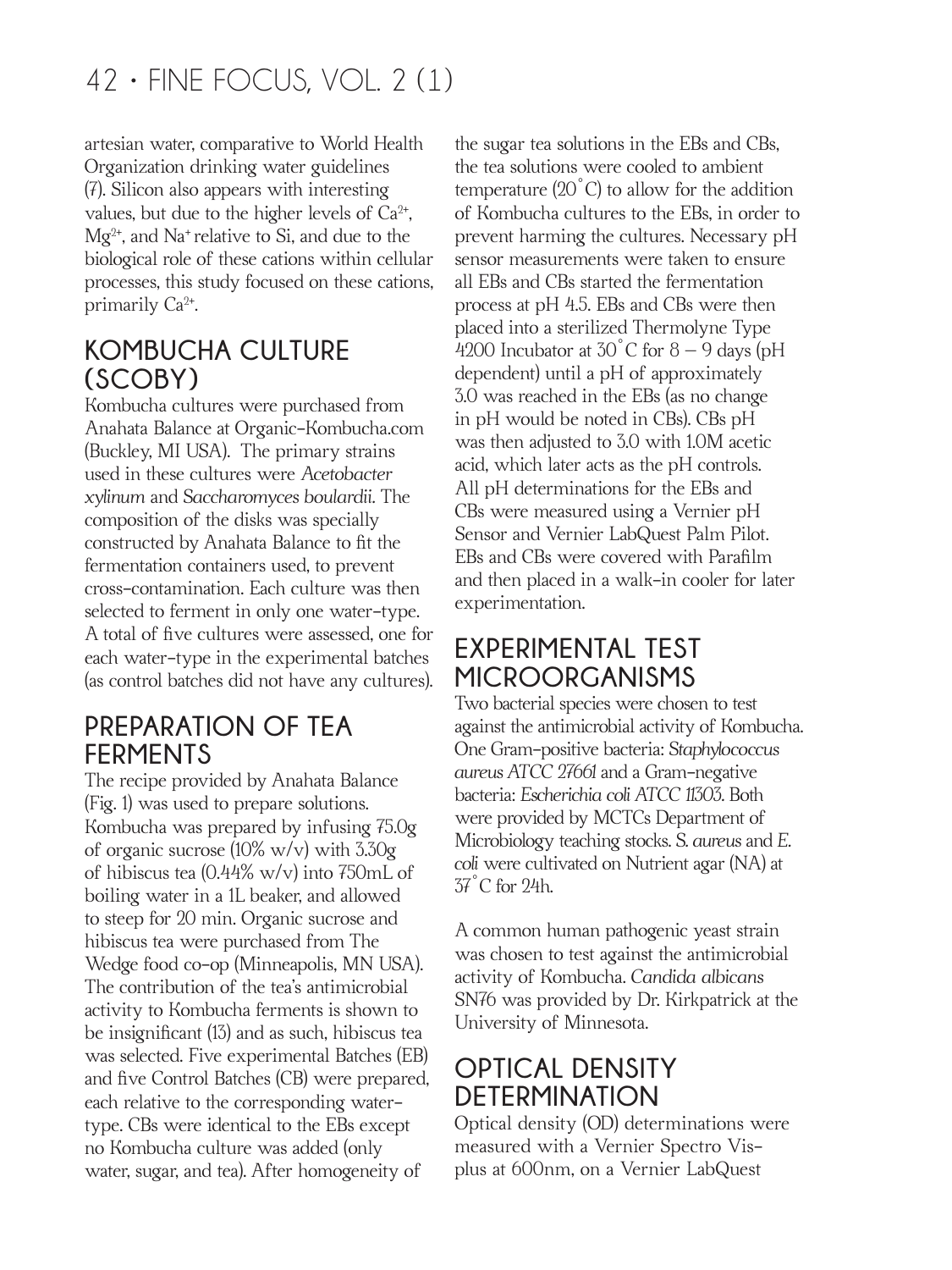#### *Instructions: To make a 1 gallon batch of Kombucha tea*

A. Bring 1 gallon of distilled or fltered water to a boil. After the water starts to boil, slowly add 1 to  $1\frac{1}{2}$  cups of organic cane sugar. Stir & cover solution, then simmer for another 10 min. or until sugar is completely dissolved. Tea/sugar solution may be boiled in metal or glass container. It is suggested not to use nonorganic sugar, honey, or maple syrup, agave, etc. when brewing kombucha. Alternative sugars may not provide the kombucha yeast cultures with the correct food source and is not recommended.

B. Remove tea solution from heat. Add 6 tea bags (6 teaspoons) worth of green tea or black tea and allow solution to steep for 10 minutes. After 10 min. remove tea bags, cover, and allow solution to cool to room temperature. Always keep tea solution securely covered with a tight weave cloth.

C. Transfer tea solution to a glass container for brewing the Kombucha culture, never allow metal or ceramic to have long term contact with the culture. *IMPORTANT NOTE: ADD KOMBUCHA S.C.O.B.Y. MUSHROOM and STARTER LIQUID ONLY AFTER TEA HAS COOLED TO ROOM TEMPERATURE.*  Notes: Make sure not to fll the brewing jar to

full (it should be level with the straight side of the jar not up into the rounded edge. Make sure that the smoother white side of mushroom faces upwards, it may float or sink, and this is acceptable. However, by gently placing the culture on top of the tea it should stay towards the top. If it does sink, the culture should start to rise to the surface as gases are forming in the fermenting tea. Securely cover container with cloth (the culture needs to breath) and allow the inoculated tea solution to set undisturbed in a warm place out of direct sunlight.

D. Tea will be ready to drink after 5 to 14 days of fermentation, depending on temperature (around 75 -85 deg F is ideal) and amount of sugar added (more sugar = more time). If checking pH of a fnished batch of tea, it should be around 3; a reading of 4 is to high and 2 too low. Checking pH can greatly reduce the chance of contamination of the culture and is highly recommended.

E. To make new batch of tea, make sure to save 10-15% of the old tea solution (as a starter to lower pH below 4.6) and one or two layers of the kombucha mushroom. When it is time for a new batch, just follow the directions above to start the process again.

Figure 1. Kombucha Mushroom Tea Culture Starter Recipe (AnahataBalance.com)

Palm Pilot. Distilled water was used for calibration and for blank samples. A McFarland Standard of 0.5 was prepared using ASM McFarland Standards SOP 5.14.1 (2). Bacterial and yeast colonies were transferred to 10mL of sterile distilled water and vortexed. After vortexing,  $OD_{600}$ determinations were measured until each sample reached the target density at or around 0.20. Each run included 2 blanks,

2 standards, 1 *S. aureus*, 1 *E. coli*, and 1 *C*. *albicans*. One run per zone of inhibition assay, three runs total, were performed.

#### **AGAR DIFFUSION METHOD**

The antimicrobial activity of Kombucha was determined using an agar diffusion method. Kombucha EBs and CBs were removed from the cold storage and allowed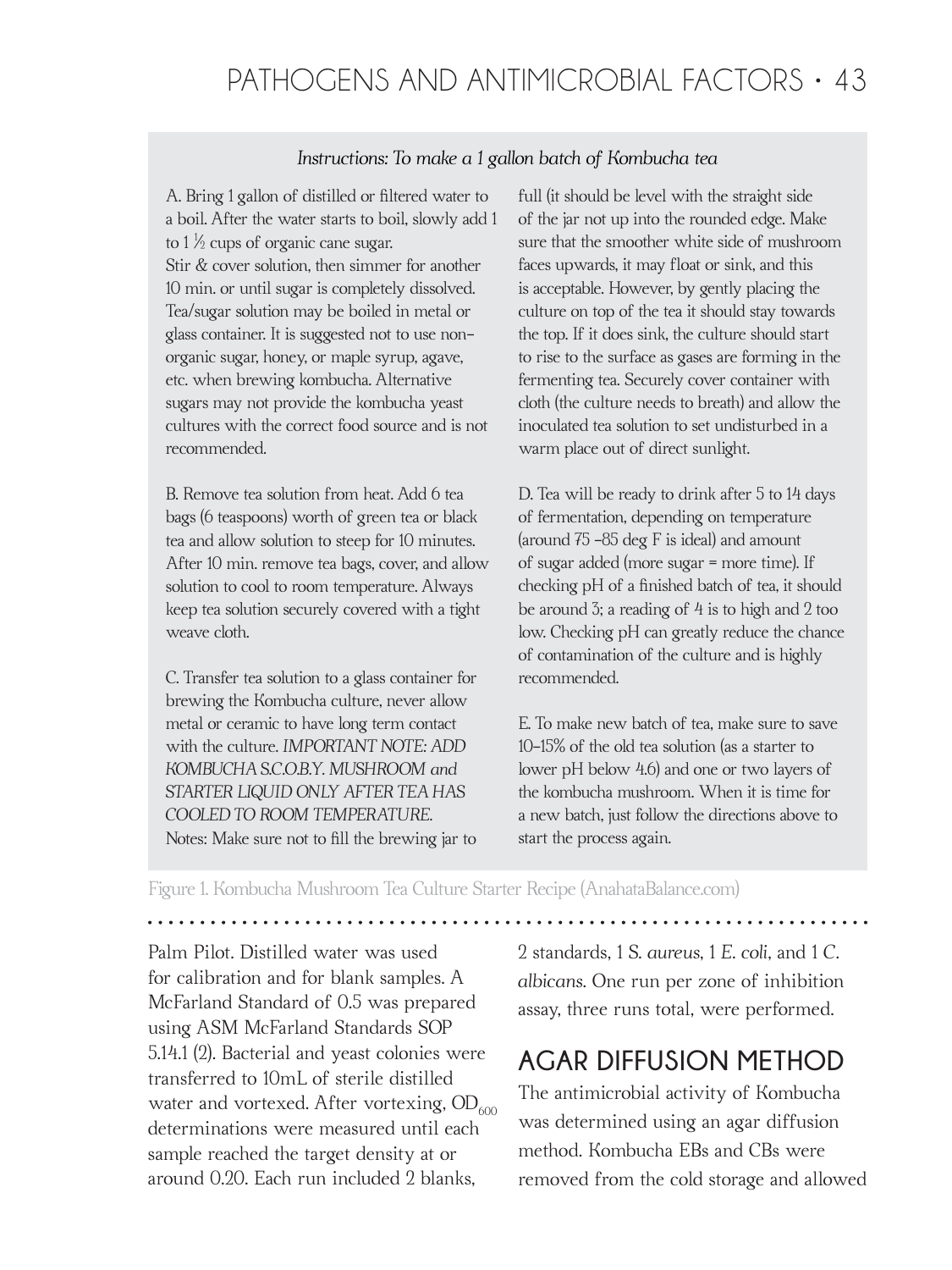to equilibrate to ambient temperature (20˚C). Agar plates (100mm) were purchased "pre-poured" from Teknova (Hollister, CA USA). Mannitol Salt Agar (MSA) plates were used for *S. aureus*  inoculations, Luria broth (LB) agar plates were used for *E. coli* cultivation, and Yeast Mannitol (YM) agar plates were used for *C. albicans*. Agar plates were inoculated using a spreading technique to achieve lawn growth throughout with use of sterile cotton wool swabs instead of glass spreaders. Thirty Millipore absorbent disks (25mm) were then sorted appropriately, three disks per EB water-type, and three disks per CB water-type (hence 30 total) with 1mL of the appropriate correlating batch. This was to ensure duplicate and

triplicate measurements were taken. All appropriate general lab practices were followed to prevent cross-contamination of one batch to another during disk saturations. Once disks became saturated they were placed in the center of the inoculated agar plate, one disk per plate (3 inoculated plates per batch type, 30 total). Plates were then covered and placed into a NorLake Scientifc Incubator at 37˚C for 72 h. Agar plates were then removed from the incubator and zone of inhibitions were measured with a standard metric ruler. Measurements included the diameter of the clearings end-to-end, disregarding the disk in the center. All zone of inhibition assays were carried out in triplicate and analyzed statistically using 1-way ANOVA (*p*<0.05).

# **CATIONIC RELATIONSHIPS** RESULTS AND DISCUSSION

Results of the ICP-OES water-type analysis are shown in Table 1. High levels of  $Ca<sup>2+</sup>$  (104 ppm),  $Mg^{2+}$  (56 ppm) and  $Na^{+}$  (77 ppm) were observed in well water samples relative to the other water-type samples (Fig. 2). Of the 11 major cation concentrations determined in all fve water-types, the three cations noted above (Ca2+, Mg2+, Na<sup>+</sup> ) demonstrated the largest variance throughout; in addition a gradient trend of  $Ca<sup>2+</sup>$  concentration levels was observed in the water-types and seemed to correlate with the zone of inhibition measurements in the *S. aureus* plates. Due to  $Ca^{2+}$  exhibiting the highest concentration levels, this study will focus on that cation.

Every metal cation has its own unique system to support prokaryotic and eukaryotic cellular regulation and growth requirements.

Of the most abundant cations required for these conditions ( $Ca^{2+}$ , Mg<sup>2+</sup>, and Na<sup>+</sup>), it is calcium that plays the universal role as a messenger, transmitting signals from the cell surface to the cytoplasm (6). Calcium is also associated with the regulation of many types of cellular processes relative to cell differentiation, transport, motility, gene expression, metabolism, cell cycle effects, cell division, and pathogenesis (11).

To date, a number of bacterial surface proteins have been implicated in various calcium transport mechanisms (11). In *S. aureus*, this includes a bioflm-associated protein (Bap), a *S. aureus* surface protein essential for bioflm formation. Studies have shown that *S. aureus* bioflm matrices are assembled by Bap proteins (16). Under controlled conditions, Bap proteins are also shown to become inhibited by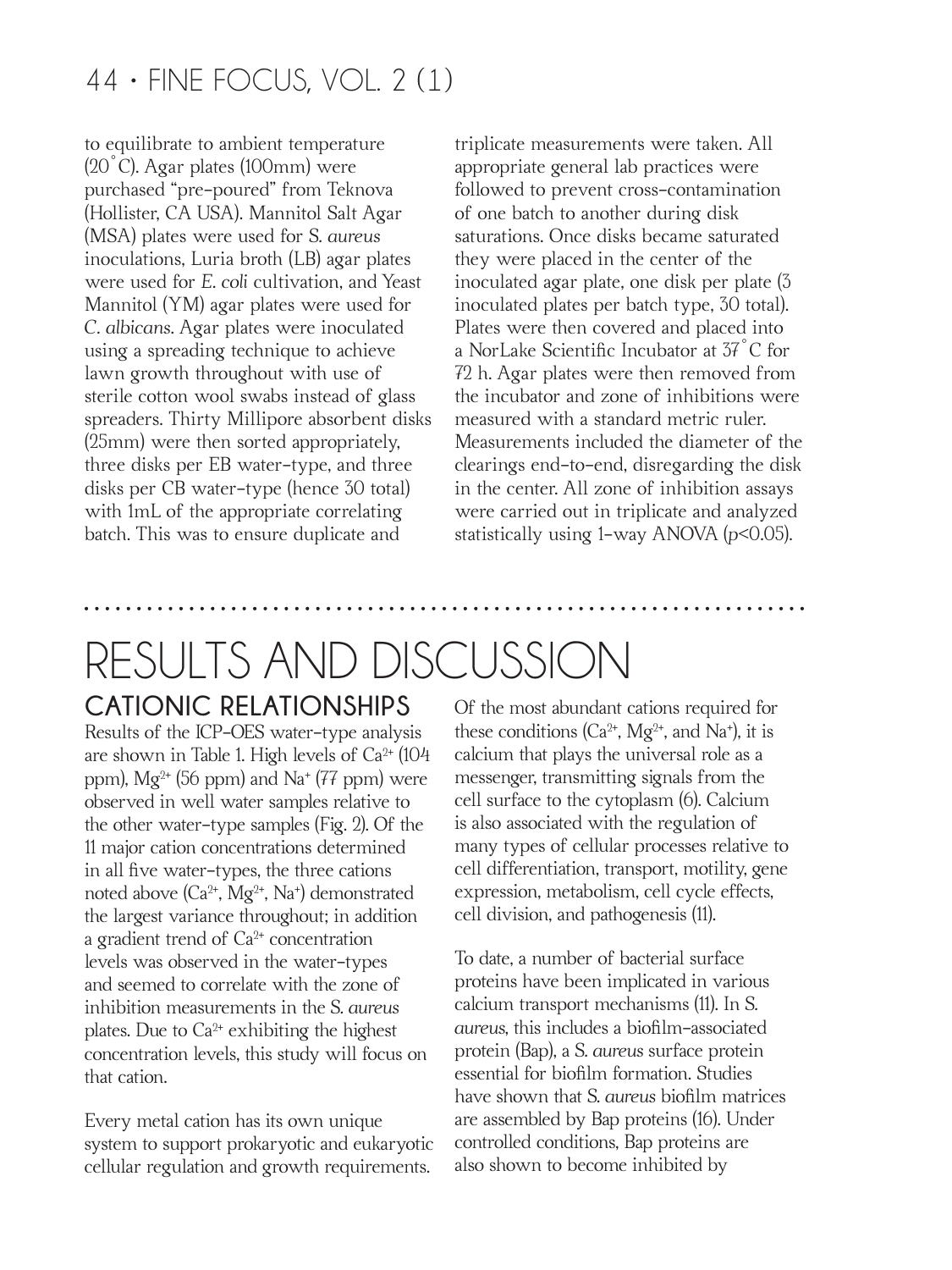| Water type           |                      |                     |                    |                 |                 |  |  |  |  |  |  |  |
|----------------------|----------------------|---------------------|--------------------|-----------------|-----------------|--|--|--|--|--|--|--|
|                      | Well Water           | Artesian Water      | City Water         | Type-II Water   | Distilled Water |  |  |  |  |  |  |  |
| $\mathrm{Al}\$ (ppb) | $4.3 \pm 1.0$        | $6.3 \pm 0.8$       | $8.8 \pm .0.8$     | $1.0 \pm 1.5$   | $6.5 \pm 0.6$   |  |  |  |  |  |  |  |
| Ba (ppb)             | $42.5 \pm 0.8$       | $105.0 \pm 1.2$     | $7.2 \pm 0.3$      | $0.3 \pm 0.5$   | $0.0 \pm 0.5$   |  |  |  |  |  |  |  |
| $Ca$ (ppb)           | $103716.7 \pm 231.4$ | $72122.0 \pm 214.3$ | $22332.0 + 54.4$   | $117.9 \pm 3.7$ | $-1.7 \pm 11.2$ |  |  |  |  |  |  |  |
| Fe (ppb)             | $13.1 \pm 0.9$       | $1.0 \pm 0.9$       | $10.0 \pm 0.9$     | $1.6 \pm 0.7$   | $0.0 \pm 1.2$   |  |  |  |  |  |  |  |
| $K$ (ppb)            | $1201.8 \pm 11.7$    | $1219.0 \pm 7.8$    | $2561.1 \pm 9.9$   | $4.0 \pm 0.6$   | $5.0 \pm 4.6$   |  |  |  |  |  |  |  |
| $Mg$ (ppb)           | $56462.0 \pm 53.3$   | $23091.0 \pm 166.1$ | $6518.4 \pm 21.3$  | $7.8 \pm 0.7$   | $3.1 \pm 8.7$   |  |  |  |  |  |  |  |
| $Mn$ (ppb)           | $8.3 \pm 0.2$        | $4.8 \pm 0.1$       | $0.3 \pm 0.1$      | $5.6 \pm 0.1$   | $0.2 \pm 0.2$   |  |  |  |  |  |  |  |
| $Na$ (ppb)           | $77140.0 \pm 145.8$  | $3546.2 \pm 28.2$   | $16581.3 \pm 36.7$ | $9.0 \pm 71.8$  | $-26.3 \pm 9.1$ |  |  |  |  |  |  |  |
| $P$ (ppb)            | $4.4 \pm 3.8$        | $0.2 \pm 3.8$       | $281.1 \pm 5.6$    | $2.3 \pm 1.6$   | $-0.1 \pm 2.4$  |  |  |  |  |  |  |  |
| Si (ppb)             | $8398.4 \pm 45.7$    | $5778.7 + 32.4$     | $4352.1 \pm 8.6$   | $5.0 \pm 1.4$   | $59.0 \pm 4.0$  |  |  |  |  |  |  |  |
| $Sr$ (ppb)           | $88.2 \pm 0.6$       | $121.7 \pm 0.8$     | $54.9 \pm 0.2$     | $0.2 \pm 0.0$   | $0.2 \pm 0.5$   |  |  |  |  |  |  |  |
|                      |                      |                     |                    |                 |                 |  |  |  |  |  |  |  |

Table 1: Results of the ICP-OES analysis on the water-types evaluated in this study (+/- SD).

calcium treatments, thus preventing any Bap-mediated bioflm formation (4) and allowing *S. aureu*s to become susceptible to any number of exposures that can lead to cellular complications. As the concentration of calcium increases, so do the zones of inhibition by *S. aureus*. This result seems to be a response specifc to the calcium concentrations seen on the ICP-OES in the water-types, and not pH alone, as the CBs were used as pH controls. *S. aureus*, when exposed to the CBs, saw zero detectable inhibition, which tells us that a pH of 3.0 does not inhibit *S. aureus*. Calcium could be playing a direct role, either through a synergistic relationship with the pH or with the other cations present ( $Mg^{2+}$  & Na<sup>+</sup>) or a combination of these effects.

#### **CHANGES IN PH DURING FERMENTATION**

The changes in pH during fermentation for the CBs and EBs are shown in Fig. 3. In the frst three days of fermentation, CBs observed the greatest change in pH, 4.5 to 3.3, a 1.2 pH difference, while the EBs maintained their initial pH throughout the 8-day period, suggesting no microbial contamination occurred. The initial CBs pH drop could be relative to the high availability of glucose for yeast and bacteria, which ultimately leads to the production of acetic acid and gluconic acid, decreasing the pH. As glucose gets consumed, the availability becomes limiting, thus resulting in a slower change of pH.

#### **ANTIMICROBIAL ACTIVITY OF THE FERMENTS**

The antimicrobial activity of the EB and CB treatments against bacteria and yeast strains are shown in Figs. 4 and 5. Results indicate that high-ion  $(Ca^{2+}$ ,  $Mg^{2+}$ , Na<sup>+</sup>) content water (well water) resulted in the largest zones of inhibitions at 35.7 mm for *S. aureus*, with a 12.3 percent difference when compared to near zero ion content water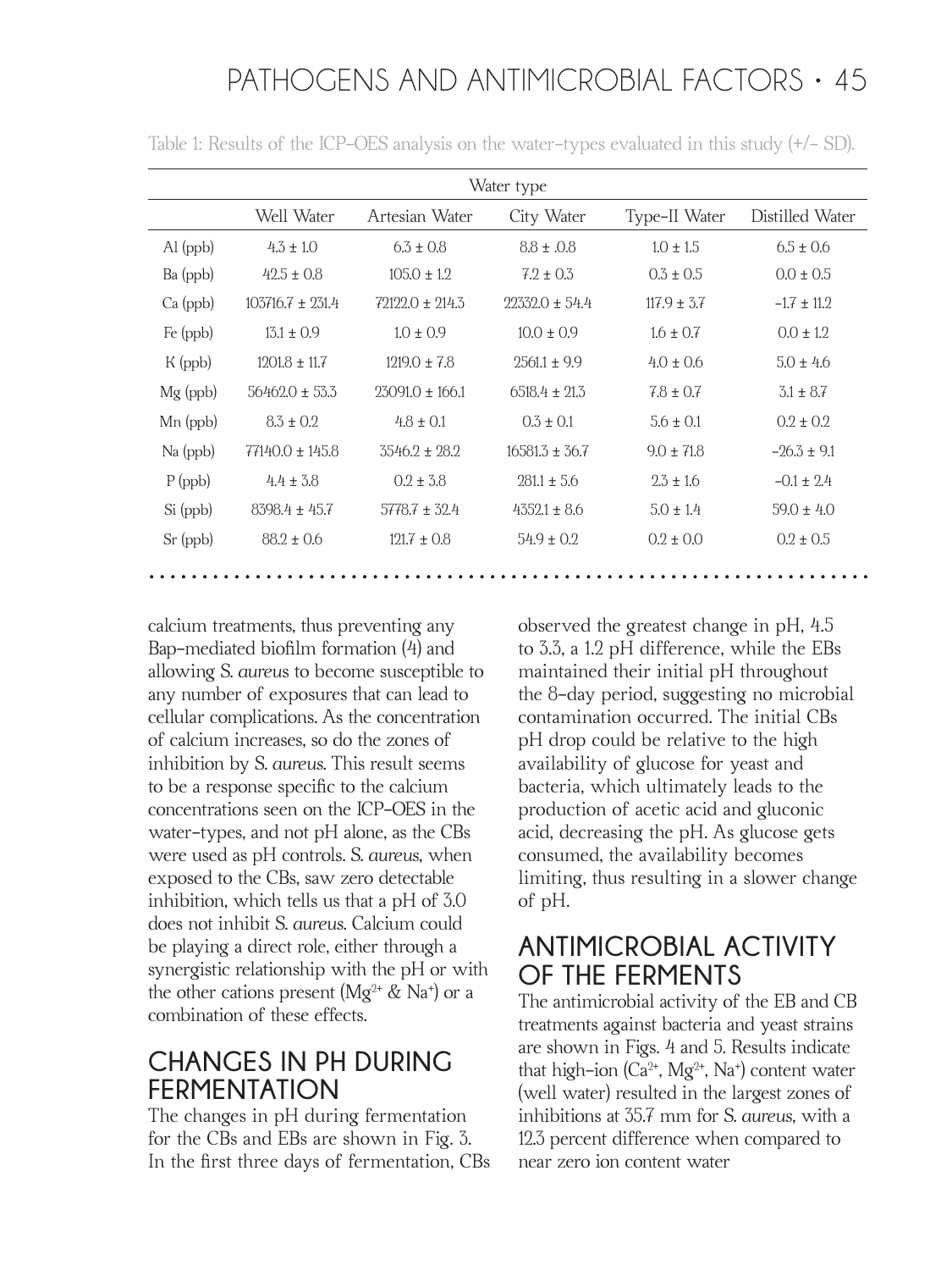

Figure 2: Comparison of the ICP-OES major cation results relative to water-types.

(type-II water) at 31.3 mm. *E. coli* maintained a constant zone of inhibition regardless of water-type or batch-type, while *C. albicans*  showed no zone of inhibition outcomes. Six different sets of the antimicrobial activity of Kombucha EB treatments against *S. aureus,* (Table 2) were used to calculate percent change, with the presumption that well water EBs = 100 percent zone of inhibition. Relative to well water, type-II water had the lowest standard deviation value of +/-2.07. EBs and CBs had zero detectable effect on *C. albicans*, as aggressive growth was seen throughout the plate, even on the absorbent disks. These results indicate a direct relationship may exist between Kombucha prepared in high- $Ca<sup>2+</sup>$  content water and the antibacterial activity of Kombucha ferments against *S. aureus*. It is also suggestive of further study to determine how this relationship applies to other pathogenic strains. This behavior is indicative of a gradient trend, with an  $\mathrm{R}^2$  value of 0.9604, which seems to correlate well with the Ca<sup>2+</sup> concentration levels identifed within these water-types. The *E. coli* strain displayed constant zone of inhibitions regardless of batch-type, with a mean variance of 43- 49mm. Both *S. aureus* and *E. coli* results

Figure 3: After fermentation, CBs were adjusted to a pH of 3.0 for comparative purposes against EBs.



were pH independent for EBs and CBs. We can conclude that something other than the acidic conditions must be inhibiting *S. aureus*. One possibility could be the varying levels of cations, especially  $Ca<sup>2+</sup>$ , in the water-types. Distilled water is the gold standard source of water when making Kombucha, and as such, understanding the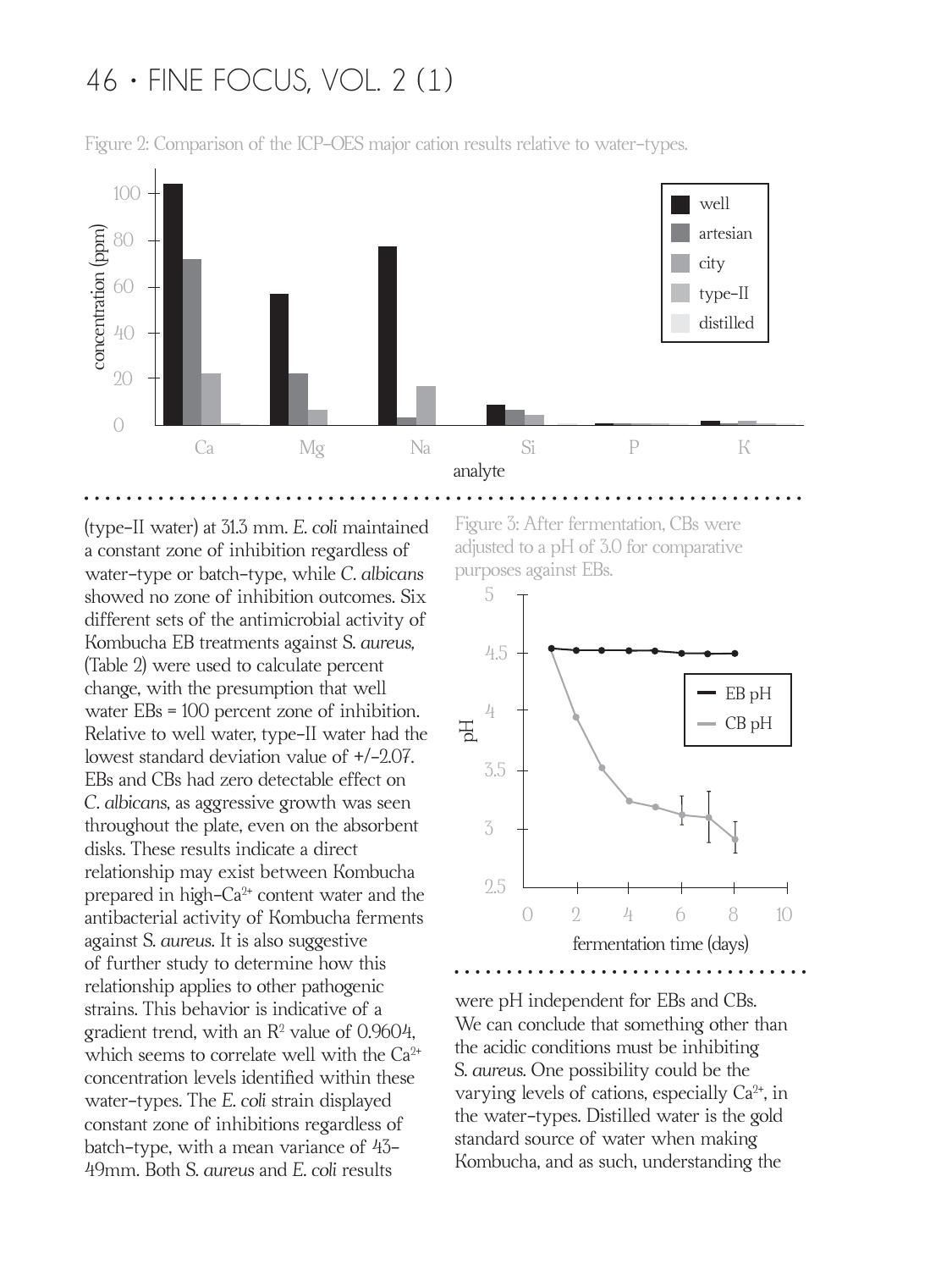| S. aureus zone-of-inhibition %-change |        |        |        |        |                               |        |        |          |                                           |  |  |
|---------------------------------------|--------|--------|--------|--------|-------------------------------|--------|--------|----------|-------------------------------------------|--|--|
| Water type                            |        |        |        |        | set-1 set-2 set-3 set-4 set-5 | set-6  | Mean   | Standard | Standard error<br>deviation of mean (SEM) |  |  |
| Well water                            | 100.00 | 100.00 | 100.00 | 100.00 | 100.00                        | 100.00 | 100.00 | 0.00     | 0.00                                      |  |  |
| Artesian water                        | 0.00   | 5.70   | 0.00   | 12.50  | 14.60                         | 7.70   | 6.75   | 6.13     | 1.02.                                     |  |  |
| City water                            | 11.1   | 5.7    | 13.9   | 5.4    | 11.0                          | 5.1    | 8.7    | 3.8      | 0.6                                       |  |  |
| Type-II water                         | 11.1   | 11.4   | 13.9   | 10.2   | 12.2.                         | 7.7    | 11.1   | 2.1      | 0.4                                       |  |  |
| Distilled water                       | 13.9   | 20.0   | 19.4   | 5.4    | 2.4                           | 2.6    | 10.6   | 8.2      | 1.4                                       |  |  |

Table 2. Comparison of six different EB treatment sets of the antimicrobial activity against *S. aureus.*

Figure 4. Antimicrobial activity of Kombucha ferments versus controls.



Figure 5: Zone-of-inhibition results of EB and CB treatments against *S. aureus*, *E. coli* and *C. albicans*

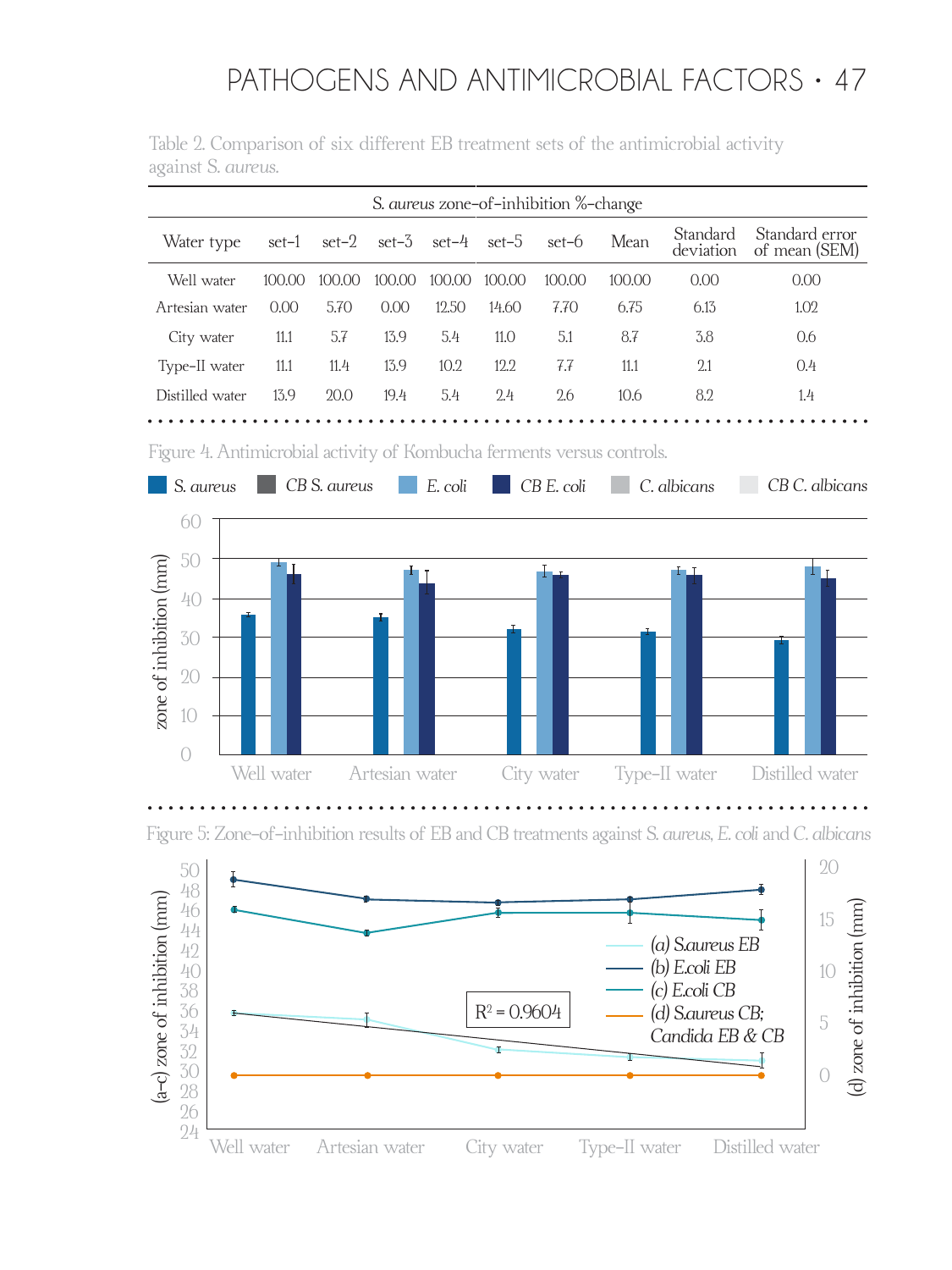antimicrobial properties of Kombucha in response to the addition of metal ions is still yet unknown and unidentifed.

Since no detectable zone of inhibitions were observed in *S. aureus* CB treatments and in

#### *C. albicans* EB and CB treatments, statistical data only represent the remaining treatment scenarios. Because  $Ca^{2+}$  concentrations were much higher in well water and artesian water relative to the other water.

# **CONCLUSION**

The antimicrobial effects of Kombucha are reflected as having no inhibition for *C*. *albicans*, and a constant zone of inhibition for *E. coli* regardless of EB or CB treatments. *S. aureus* displayed the greatest potential, with zone of inhibitions decreasing in size linearly relative to the cationic concentrations measured by the ICP-OES in each of the fve water-types. This is indicative that a  $Ca<sup>2+</sup>$ relationship may exist due to the same linear fashion it displayed in its concentration levels decreasing in each of the water-types (well water > artesian water > distilled water). It should also be noted that  $Mg^{2+}$  and Si also exhibited linear drops in concentration levels relative to water-types, but due to being less than the  $Ca^{2+}$  levels and not playing as much a role within cellular systems as  $Ca<sup>2+</sup>$ , they were not the focus of this paper. Every metal cation has its own unique system to support prokaryotic and eukaryotic cellular regulation and growth requirements. However, it is calcium that plays the universal role as a messenger, transmitting signals from the cell surface to the interior of the cell (6). Calcium is also identifed as regulating many types of cell processes relative to cell differentiation, transport, motility, gene expression, metabolism, cell cycle, cell division and pathogenesis (11). Within that, a number of bacteria, surface proteins, many number of these factors have been identifed and shown to be involved in various calcium transport mechanisms (11). On *S. aureus* one such component has

been identifed as a bioflm-associated protein (Bap), a *S. aureus* surface protein that is essential for bioflm formation. One particular study shows that *S. aureus* bioflm matrices assembled by Bap proteins protect the bacteria from antimicrobial treatments (15), and under controlled conditions, these Bap proteins become inhibited by calcium treatments, thus preventing any Bapmediated bioflm formation (4) and in return allowing *S. aureus* to become susceptible to various environmental stressors. As the concentration of  $Ca<sup>2+</sup>$  increases, so does the zone of inhibitions in *S. aureus*. This result appears to be a response specifc to the calcium concentrations measured in the water-types, and not pH alone, as the CBs were used as pH controls, and as such, when *S. aureus* was exposed to the CBs, zero inhibition took place. This tells us that a pH of 3.0 is not enough to inhibit *S. aureus*. There must be a direct role that these cations are having on the Kombucha during fermentation to allow inhibition, possibly calcium, either through synergistic relationships with the Kombucha SCOBY, pH or with the other cations ( $Mg^{2+}$ , Na<sup>+</sup>, Si). No  $Ca^{2+}$  control was conducted, so it is difficult to say with certainty how much of a role Ca2+ is really having on *S. aureus.* It is suggested that if this study is replicated, that cationic controls be inserted.

*S. aureus* is a major opportunistic human pathogen, able to cause a wide range of